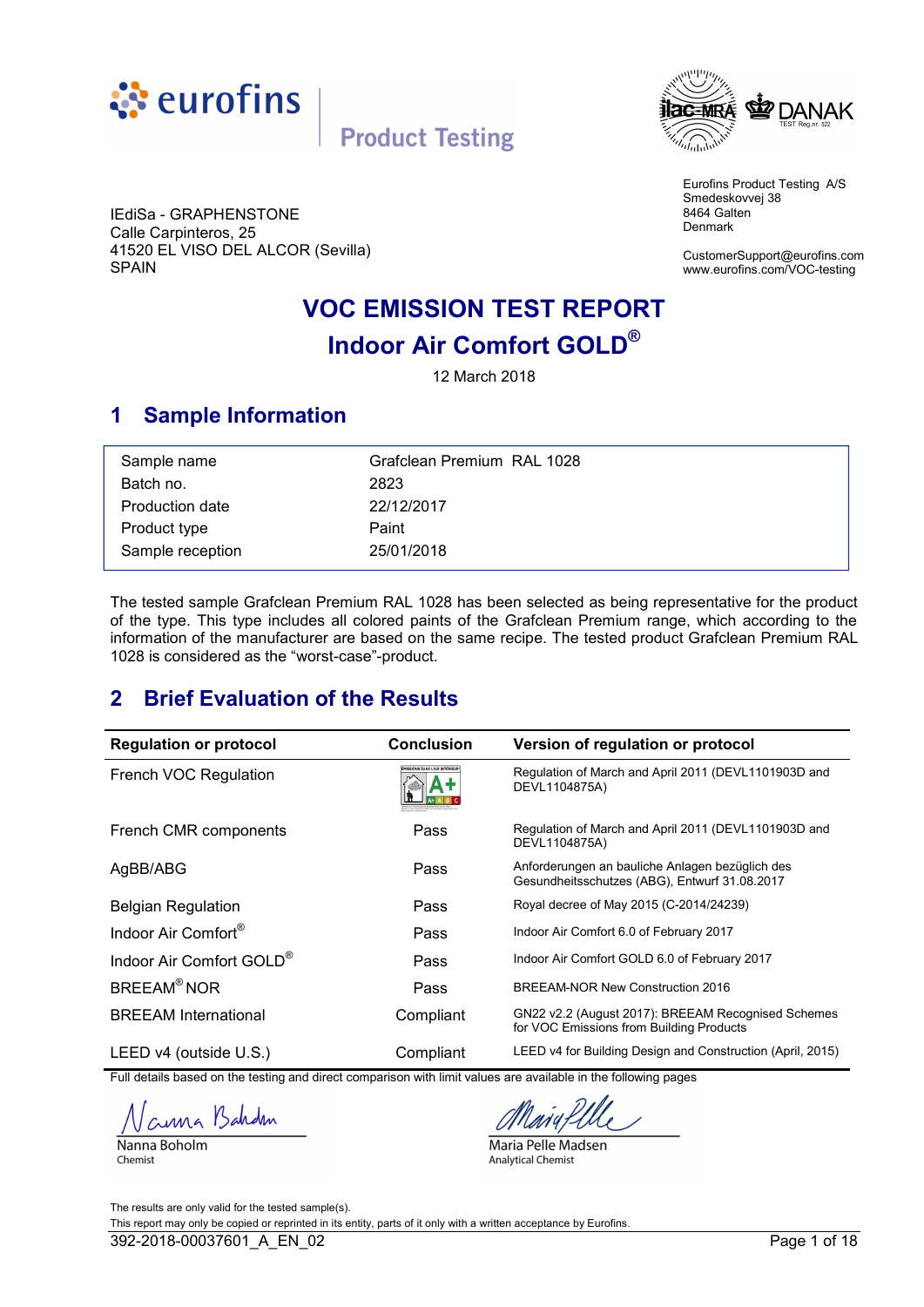



# **Table of contents**

| 1   | <b>Sample Information</b>                                 | 1                |
|-----|-----------------------------------------------------------|------------------|
| 2   | <b>Brief Evaluation of the Results</b>                    | 1                |
| 3   | <b>Applied Test Methods</b>                               | 3                |
| 3.1 | <b>General Test References</b>                            | 3                |
| 3.2 | Specific Laboratory Sampling and Analyses                 | 3                |
| 4   | <b>Test Parameters, Sample Preparation and Deviations</b> | 4                |
| 4.1 | <b>VOC Emission Chamber Test Parameters</b>               | 4                |
| 4.2 | Preparation of the Test Specimen                          | 4                |
| 4.3 | Picture of Sample                                         | 4                |
| 4.4 | Deviations from Referenced Protocols and Regulations      | 4                |
| 5   | <b>Results</b>                                            | 5                |
| 5.1 | VOC Emission Test Results after 3 Days                    | 5                |
| 5.2 | VOC Emission Test Results after 28 Days                   | $\,6$            |
| 6   | <b>Summary and Evaluation of the Results</b>              | 8                |
| 6.1 | Comparison with Limit Values of the French VOC Regulation | 8                |
| 6.2 | Comparison with Limit Values of the CMR Components        | 8                |
| 6.3 | Comparison with VOC Limit Values of AgBB/ABG              | $\boldsymbol{9}$ |
| 6.4 | Comparison with Limit Values of the Belgian Regulation    | 9                |
| 6.5 | Comparison with BREEAM® NOR Limit Values                  | 9                |
| 6.6 | Comparison with Limit Values of Indoor Air Comfort®       | 10               |
| 6.7 | Comparison with Limit Values of Indoor Air Comfort Gold®  | 10               |
| 6.8 | Comparison with Limit Values of LEED v4                   | 11               |
| 7   | <b>Appendices</b>                                         | 12               |
| 7.1 | Chromatogram of VOC Emissions after 3 Days                | 12               |
| 7.2 | Chromatogram of VOC Emissions after 28 Days               | 12               |
| 7.3 | <b>Sampling Report</b>                                    | 13               |
| 7.4 | How to Understand the Results                             | 14               |
| 7.5 | Applied LCI and NIK Values                                | 15               |
| 7.6 | Description of VOC Emission Test                          | 16               |
| 7.7 | <b>Quality Assurance</b>                                  | 18               |
| 7.8 | Accreditation                                             | 18               |
| 7.9 | Uncertainty of the Test Method                            | 18               |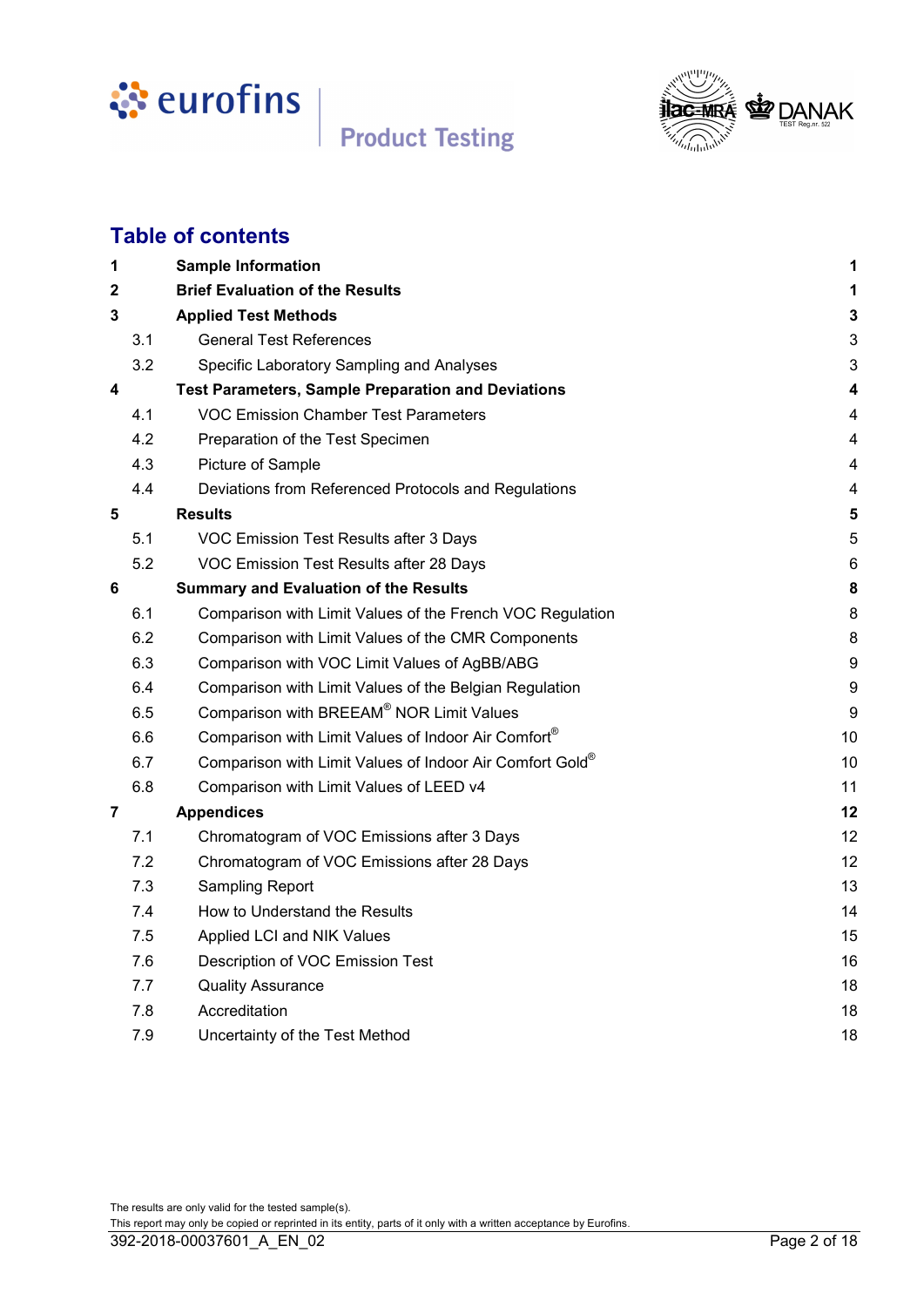<span id="page-2-0"></span>





# **3 Applied Test Methods**

## **3.1 General Test References**

| Regulation, protocol or<br>standard              | <b>Version</b>                                                           | <b>Reporting limit</b><br>$VOC$ [µg/m <sup>3</sup> ] | <b>Calculation of TVOC</b> | <b>Combined</b><br>uncertainty <sup>"</sup><br>$[RSD(\%)]$ |
|--------------------------------------------------|--------------------------------------------------------------------------|------------------------------------------------------|----------------------------|------------------------------------------------------------|
| EN 16516                                         | October 2017                                                             | 5                                                    | Toluene equivalents        | 22%                                                        |
| ISO 16000 -3 -6 -9 -11                           | 2006-2011 depending on part                                              | 2                                                    | Toluene equivalents        | 22%                                                        |
| ASTM D5116-10                                    | 2010                                                                     |                                                      |                            | $\overline{\phantom{0}}$                                   |
| Specifications Indoor Air<br><b>Comfort Gold</b> | 6.0 of February 2017                                                     | 5                                                    | Toluene equivalents        | 22%                                                        |
| French VOC                                       | Regulation of March and April<br>2011 (DEVL1101903D and<br>DEVL1104875A) | 2                                                    | Toluene equivalents        | 22%                                                        |
| AgBB/DIBt                                        | February 2015/October 2010                                               | 5                                                    | <b>Compound Specific</b>   | 22%                                                        |
| AgBB/ABG                                         | 31.08.2017                                                               | 5                                                    | <b>Compound Specific</b>   | 22%                                                        |
| <b>BREEAM<sup>®</sup> NOR</b>                    | <b>BREEAM-NOR New</b><br>Construction 2016                               | 5                                                    | Toluene equivalents        | 22%                                                        |
| Belgian VOC                                      | Royal decree of May 2015 (C -<br>2014 / 24239)                           | 5                                                    | Toluene equivalents        | 22%                                                        |
| LEED <sub>v4</sub>                               | April 2015                                                               |                                                      |                            |                                                            |

## **3.2 Specific Laboratory Sampling and Analyses**

| <b>Procedure</b>         | <b>External Method</b>                                          | <b>Internal SOP</b> | Quantification<br>limit / sampling<br>volume | Analytical<br>principle    | Uncertainty <sup>®</sup><br>$[RSD(\%)]$ |
|--------------------------|-----------------------------------------------------------------|---------------------|----------------------------------------------|----------------------------|-----------------------------------------|
| Sample preparation       | ISO 16000-11:2006.<br>EN16402:2013, CDPH,<br>AgBB/DIBt, EMICODE | 71M549810           |                                              |                            |                                         |
| Emission chamber testing | ISO 16000-9:2006, EN<br>16516:2017                              | 71M549811           |                                              | Chamber and air<br>control |                                         |
| Sampling of VOC          | ISO 16000-6:2011, EN<br>16516:2017                              | 71M549812           | 5L                                           | Tenax TA                   |                                         |
| Analysis of VOC          | ISO 16000-6:2011, EN<br>16516:2017                              | 71M542808B          | 1 $\mu$ g/m <sup>3</sup>                     | ATD-GC/MS                  | 10%                                     |
| Sampling of aldehydes    | ISO 16000-3:2011, EN<br>16516:2017                              | 71M549812           | 35L                                          | <b>DNPH</b>                |                                         |
| Analysis of aldehydes    | ISO 16000-3:2011, EN<br>717-1, EN 16516:2017                    | 71M548400           | $3-6 \mu g/m^3$                              | HPLC-UV                    | 10%                                     |
| Sampling of phthalates   | ISO 16200-1, MEL-09,<br><b>OSHA CSI</b>                         | 71M549812           | 60 L                                         | XAD-2                      |                                         |
| Analysis of phthalates*  | CPSC-CH-C1001-09.3<br>(2010)                                    | 71M546060           | $0.6 \mu g/m3$                               | GC/MS                      | 10%                                     |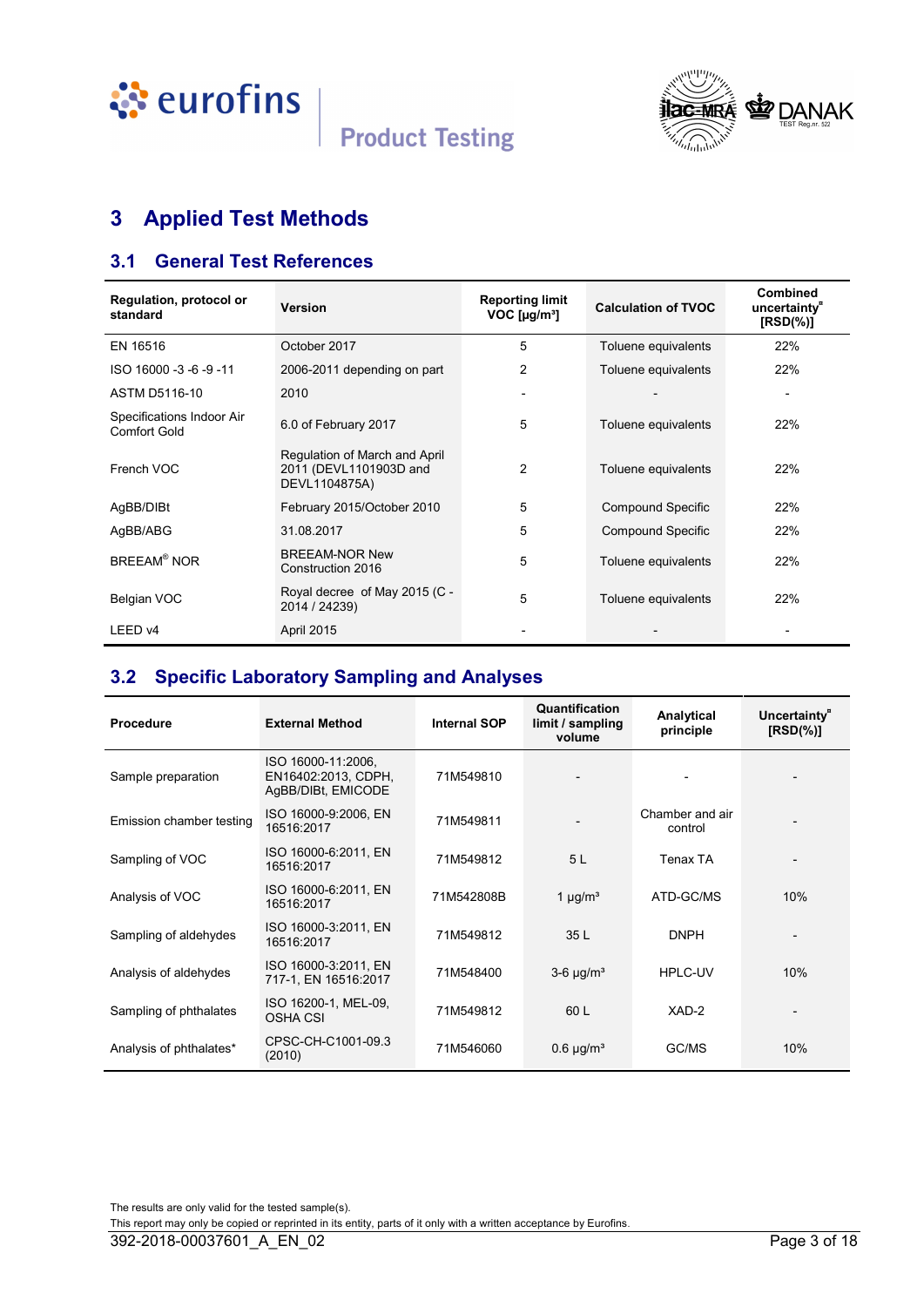<span id="page-3-0"></span>



## **4 Test Parameters, Sample Preparation and Deviations**

### **4.1 VOC Emission Chamber Test Parameters**

| <b>Parameter</b>                                  | Value      | <b>Parameter</b>                                           | Value                   |
|---------------------------------------------------|------------|------------------------------------------------------------|-------------------------|
| Chamber volume, V[L]                              | 119        | Preconditioning period                                     |                         |
| Air Change rate, $n[h^{-1}]$                      | 0.5        | Test period                                                | 05/02/2018 - 05/03/2018 |
| Relative humidity of supply<br>air, $RH$ [%]      | $50 \pm 3$ | Area specific ventilation rate,<br>q [m/h or $m^3/m^2/h$ ] | 0.5                     |
| Temperature of supply air,<br>$T$ [ $^{\circ}$ C] | $23 \pm 1$ | Loading factor $[m^2/m^3]$                                 |                         |
|                                                   |            | Test scenario                                              | Wall                    |

## **4.2 Preparation of the Test Specimen**

The sample was homogenised and applied onto a glass plate.

| <b>Number of Layers</b> | Application amount per layer, g/m <sup>2</sup> | Drying time, h |
|-------------------------|------------------------------------------------|----------------|
|                         | 140                                            |                |

## **4.3 Picture of Sample**



## **4.4 Deviations from Referenced Protocols and Regulations**

No deviations from the referenced test methods were observed.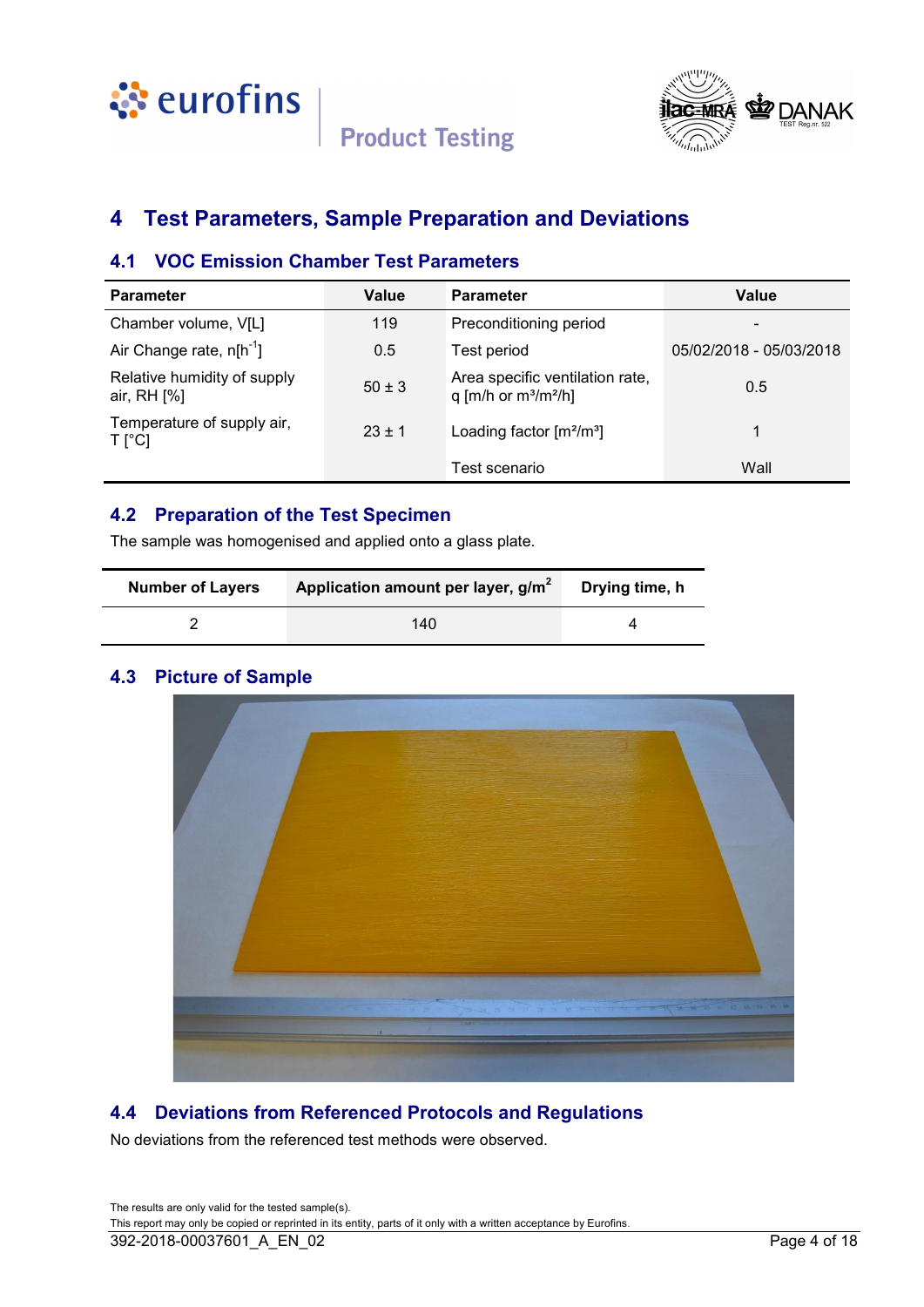<span id="page-4-0"></span>



# **5 Results**

## **5.1 VOC Emission Test Results after 3 Days**

|                                        | <b>CAS No.</b> | <b>Retention ID- Specific</b><br>time | Cat            | Conc.                      | <b>Toluene</b><br>eq.      | <b>Specific</b><br><b>SER</b> | $R_{D}$ | $R_{B}$ |
|----------------------------------------|----------------|---------------------------------------|----------------|----------------------------|----------------------------|-------------------------------|---------|---------|
|                                        |                | [min]                                 |                | [ $\mu$ g/m <sup>3</sup> ] | [ $\mu$ g/m <sup>3</sup> ] | $[\mu g/(m^2 \cdot h)]$       |         |         |
| <b>VOC with NIK</b>                    |                |                                       |                |                            |                            |                               |         |         |
| Acetic acid * <sup>a</sup>             | 64-19-7        | 1.96                                  | 1              | 160                        | 10                         | 82                            | 0.13    | 0.14    |
| Ethylene glycol *                      | $107 - 21 - 1$ | 2.83                                  | 1              | 360                        | 8.9                        | 180                           | 1.4     | 0.11    |
| 1,2-Propandiol (Propylene<br>glycol) * | 57-55-6        | 3.50                                  | $\mathbf{1}$   | 80                         | 13                         | 40                            | 0.032   | 0.038   |
| m/p-Xylene *                           | 179601-23-1    | 6.36                                  | 1              | 6.6                        | 7.2                        | 3.3                           | 0.013   | 0.013   |
| o-Xylene                               | 95-47-6        | 6.83                                  | 1              | 5.5                        | 6.7                        | 2.7                           | 0.011   | 0.011   |
| <b>VOC without NIK</b>                 |                |                                       |                |                            |                            |                               |         |         |
| n-Butyl ether *                        | 142-96-1       | 6.64                                  | $\overline{2}$ | 27                         | 27                         | 13                            |         |         |
| Propanoic acid, butyl ester *          | 590-01-2       | 7.13                                  | $\overline{2}$ | 7.5                        | 7.5                        | 3.7                           |         |         |
| Not identified *                       |                | 12.93                                 | 4              | 6.8                        | 6.8                        | 3.4                           |         |         |
| Sum of VOC without NIK                 |                |                                       |                | 41                         | 41                         | 21                            |         |         |
| <b>VVOC compounds</b>                  |                |                                       |                |                            |                            |                               |         |         |
| None determined                        |                |                                       |                |                            |                            |                               |         |         |
| <b>TVVOC</b>                           |                |                                       |                | < 5                        | < 5                        | $<$ 3                         |         |         |
| <b>SVOC compounds</b>                  |                |                                       |                |                            |                            |                               |         |         |
| None determined                        |                |                                       |                |                            |                            |                               |         |         |
| <b>TSVOC</b>                           |                |                                       |                | < 5                        | < 5                        | $<$ 3                         |         |         |
| <b>Carcinogens</b>                     |                |                                       |                |                            |                            |                               |         |         |
| <b>Total carcinogens</b>               |                |                                       |                | < 1                        | < 1                        | < 1                           |         |         |
| <b>Aldehydes</b>                       |                |                                       |                |                            |                            |                               |         |         |
| Formaldehyde                           | $50 - 00 - 0$  |                                       | 1              | $<$ 3                      |                            | $\leq$ 2                      |         |         |
| Acetaldehyde                           | 75-07-0        |                                       | 1              | $<$ 3                      |                            | $\leq$ 2                      |         |         |
| Propionaldehyde                        | 123-38-6       |                                       | 1              | $<$ 3                      |                            | $\leq$ 2                      |         |         |
| Butyraldehyde                          | 123-72-8       |                                       | $\mathbf{1}$   | $<$ 3                      |                            | $\leq$ 2                      |         |         |
| 2-butenal                              | 123-73-9       |                                       | 1              | < 5                        |                            | $<$ 3                         |         |         |
| Glutaraldehyde                         | 111-30-8       |                                       | 1              | < 5                        |                            | $<$ 3                         |         |         |
| <b>R-values</b>                        |                |                                       |                |                            |                            |                               | 1.6     | 0.30    |
| <b>TVOC</b>                            |                |                                       |                | 660                        | 87                         | 330                           |         |         |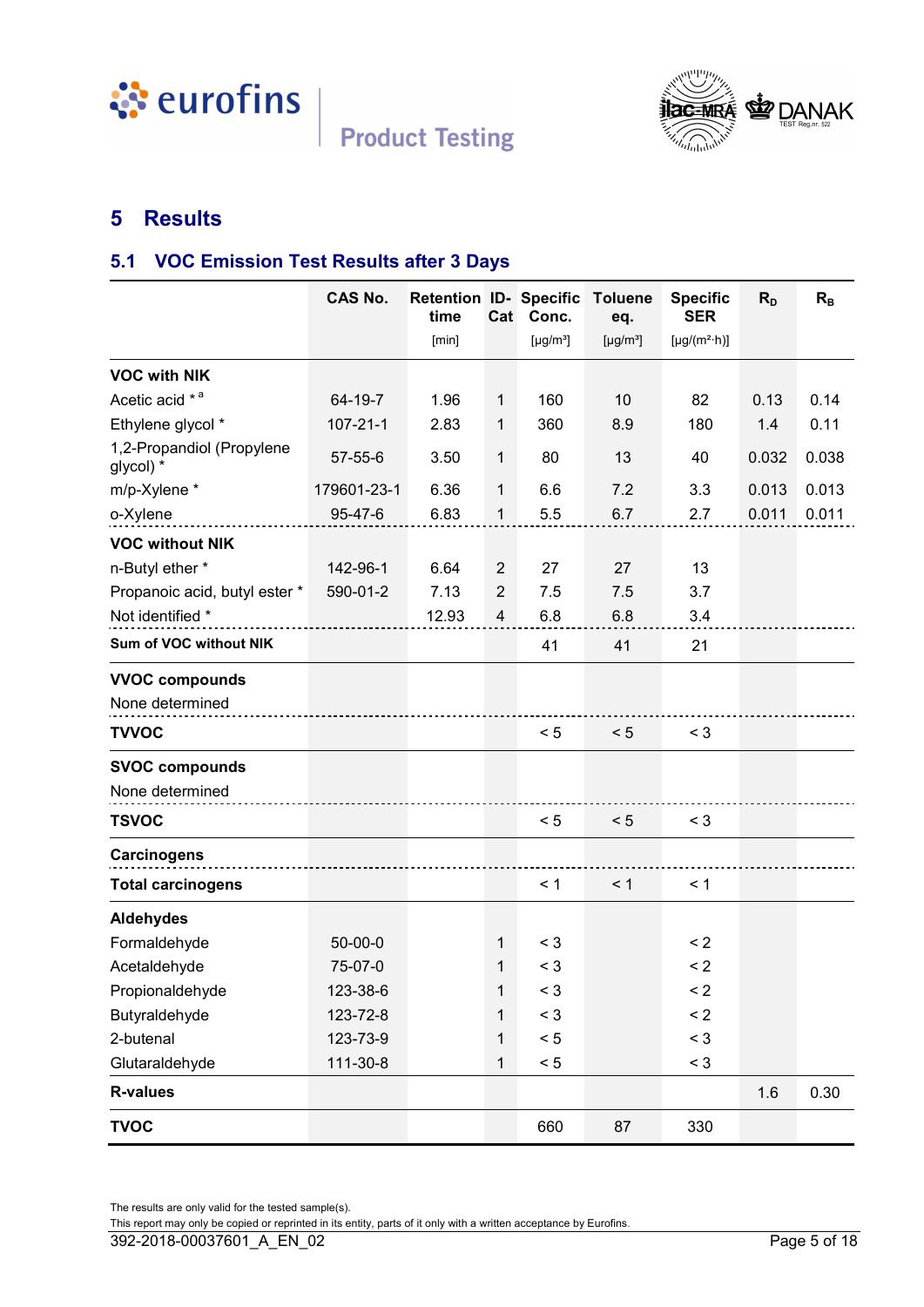<span id="page-5-0"></span>



## **5.2 VOC Emission Test Results after 28 Days**

|                                  | <b>CAS No.</b> | <b>Retention</b><br>time | ID-<br>Cat   | <b>Specific</b><br>Conc.   | <b>Toluene</b><br>eq.      | <b>Specific</b><br><b>SER</b>  | $R_{D}$   | $R_{B}$   |
|----------------------------------|----------------|--------------------------|--------------|----------------------------|----------------------------|--------------------------------|-----------|-----------|
|                                  |                | [min]                    |              | [ $\mu$ g/m <sup>3</sup> ] | [ $\mu$ g/m <sup>3</sup> ] | [ $\mu$ g/(m <sup>2</sup> ·h)] |           |           |
| <b>VOC with NIK</b>              |                |                          |              |                            |                            |                                |           |           |
| None determined                  |                |                          |              |                            |                            |                                |           |           |
| <b>VOC without NIK</b>           |                |                          |              |                            |                            |                                |           |           |
| None determined                  |                |                          |              |                            |                            |                                |           |           |
| Sum of VOC without NIK           |                |                          |              | < 5                        | < 5                        | $<$ 3                          |           |           |
| <b>VVOC compounds</b>            |                |                          |              |                            |                            |                                |           |           |
| None determined                  |                |                          |              |                            |                            |                                |           |           |
| <b>TVVOC</b>                     |                |                          |              | < 5                        | < 5                        | $<$ 3                          |           |           |
| <b>SVOC compounds</b>            |                |                          |              |                            |                            |                                |           |           |
| None determined                  |                |                          |              |                            |                            |                                |           |           |
| <b>TSVOC</b>                     |                |                          |              | < 5                        | < 5                        | $<$ 3                          |           |           |
| <b>Carcinogens</b>               |                |                          |              |                            |                            |                                |           |           |
| <b>Total carcinogens</b>         |                |                          |              | < 1                        | < 1                        | < 1                            |           |           |
| <b>CMR substances</b>            |                |                          |              |                            |                            |                                |           |           |
| <b>Benzene</b>                   | $71-43-2$      |                          | $\mathbf{1}$ | < 1                        |                            | < 1                            |           |           |
| Trichloroethylene                | 79-01-6        |                          | $\mathbf{1}$ | < 1                        |                            | < 1                            |           |           |
| Dibutylphthalate (DBP)*          | 84-74-2        |                          | 1            | < 1                        |                            | < 1                            |           |           |
| Diethylhexylphthalate<br>(DEHP)* | 117-81-7       |                          | 1            | < 1                        |                            | < 1                            |           |           |
| <b>Aldehydes</b>                 |                |                          |              |                            |                            |                                |           |           |
| Formaldehyde                     | $50-00-0$      |                          | 1            | $<$ 3                      |                            | $\leq$ 2                       |           |           |
| Acetaldehyde                     | 75-07-0        |                          | 1            | $<$ 3                      |                            | $\leq$ 2                       |           |           |
| Propionaldehyde                  | 123-38-6       |                          | 1            | $<$ 3                      |                            | $\leq$ 2                       |           |           |
| Butyraldehyde                    | 123-72-8       |                          | 1            | $<$ 3                      |                            | $\leq$ 2                       |           |           |
| 2-butenal                        | 123-73-9       |                          | $\mathbf{1}$ | < 5                        |                            | $<$ 3                          |           |           |
| Glutaraldehyde                   | 111-30-8       |                          | $\mathbf{1}$ | < 5                        |                            | $<$ 3                          |           |           |
| <b>R-values</b>                  |                |                          |              |                            |                            |                                | $\pmb{0}$ | $\pmb{0}$ |
| <b>TVOC</b>                      |                |                          |              | < 5                        | < 5                        | $<$ 3                          |           |           |
| TVOC (French label)              |                |                          |              |                            | < 2                        |                                |           |           |
| Toluene                          | 108-88-3       |                          |              | $\leq$ 2                   | $\leq$ 2                   | < 1                            |           |           |
| Tetrachloroethylene              | 127-18-4       |                          |              | $\leq$ 2                   | $\leq$ 2                   | < 1                            |           |           |

The results are only valid for the tested sample(s).

This report may only be copied or reprinted in its entity, parts of it only with a written acceptance by Eurofins.

392-2018-00037601\_A\_EN\_02 Page 6 of 18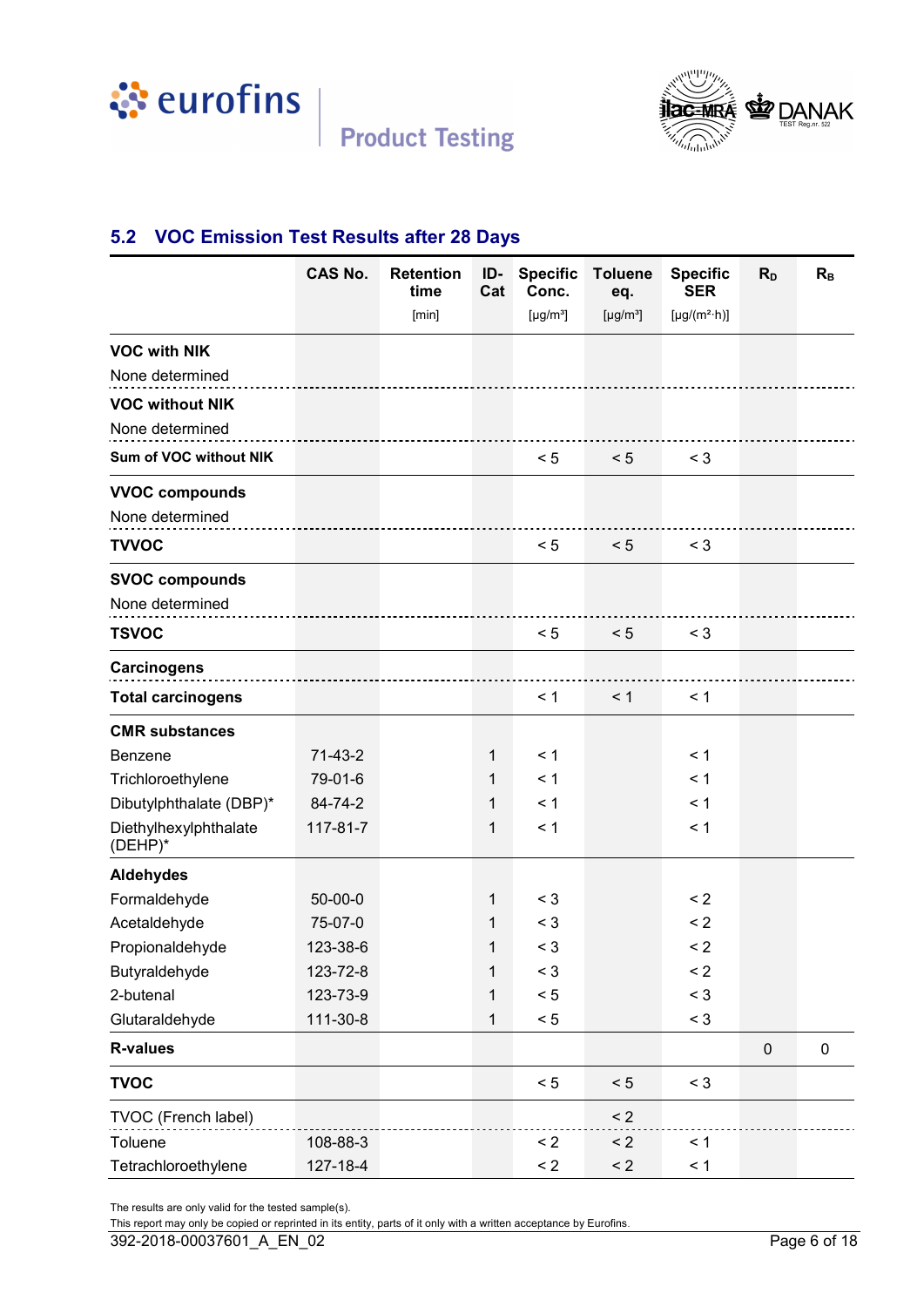



|                        | <b>CAS No.</b> | <b>Retention</b><br>time | ID-<br>Cat | <b>Specific</b><br>Conc. | <b>Toluene</b><br>eq.     | <b>Specific</b><br><b>SER</b> | $R_{D}$ | $R_{B}$ |
|------------------------|----------------|--------------------------|------------|--------------------------|---------------------------|-------------------------------|---------|---------|
|                        |                | [min]                    |            | [µg/m <sup>3</sup> ]     | $[\mu$ g/m <sup>3</sup> ] | $[\mu g/(m^2 \cdot h)]$       |         |         |
| Ethylbenzene           | $100 - 41 - 4$ |                          |            | $\leq$ 2                 | $\leq$ 2                  | $\leq 1$                      |         |         |
| Xylene                 | 1330-20-7      |                          |            | $\leq$ 2                 | $\leq$ 2                  | $\leq 1$                      |         |         |
| Styrene                | 100-42-5       |                          |            | $\leq$ 2                 | $\leq$ 2                  | < 1                           |         |         |
| 2-Butoxyethanol        | 111-76-2       |                          |            | $\leq$ 2                 | $\leq$ 2                  | $\leq 1$                      |         |         |
| 1,2,4-Trimethylbenzene | 95-63-6        |                          |            | $\leq$ 2                 | $\leq$ 2                  | $\leq$ 1                      |         |         |
| 1,4-Dichlorobenzene    | 106-46-7       |                          |            | $\leq$ 2                 | $\leq$ 2                  | $\leq$ 1                      |         |         |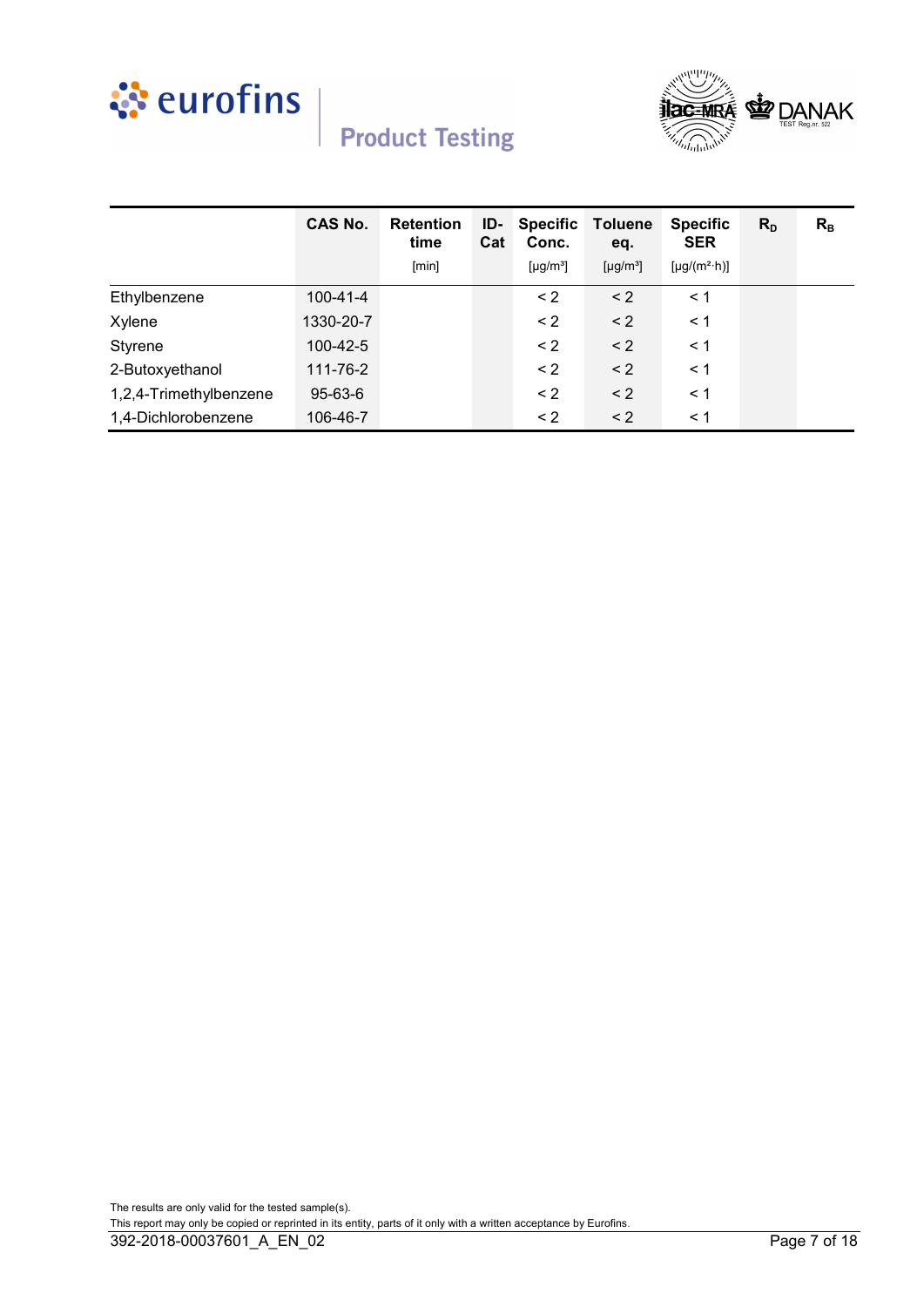<span id="page-7-0"></span>



## **6 Summary and Evaluation of the Results**

## **6.1 Comparison with Limit Values of the French VOC Regulation**

|                        | CAS No.        | Conc.<br>28 days       | <b>EMISSIONS DANS L'AIR INTÉRIEUR</b> | <b>EMISSIONS DANS L'AIR INTÉRIEUR</b> | <b>EMISSIONS DANS L'AIR INTÉRIEUR</b><br>●<br>Lib.<br>A+ A B C | <b>PHISSIONS DANS L'AIR INTÉRIEUR</b> |
|------------------------|----------------|------------------------|---------------------------------------|---------------------------------------|----------------------------------------------------------------|---------------------------------------|
|                        |                | $\mu$ g/m <sup>3</sup> | $\mu$ g/m <sup>3</sup>                | $\mu$ g/m <sup>3</sup>                | $\mu$ g/m <sup>3</sup>                                         | $\mu$ g/m <sup>3</sup>                |
| <b>TVOC</b>            |                | $\leq$ 2               | >2000                                 | $2000$                                | < 1500                                                         | < 1000                                |
| Formaldehyde           | $50-00-0$      | $\leq 3$               | >120                                  | 120                                   | < 60                                                           | < 10                                  |
| Acetaldehyde           | 75-07-0        | $\leq 3$               | >400                                  | $<$ 400                               | $300$                                                          | 200                                   |
| Toluene                | 108-88-3       | $\leq$ 2               | >600                                  | < 600                                 | $<$ 450                                                        | $300$                                 |
| Tetrachloroethylene    | 127-18-4       | $\leq$ 2               | >500                                  | < 500                                 | $350$                                                          | < 250                                 |
| Ethylbenzene           | $100 - 41 - 4$ | $\leq$ 2               | >1500                                 | < 1500                                | < 1000                                                         | < 750                                 |
| Xylene                 | 1330-20-7      | $\leq$ 2               | >400                                  | $<$ 400                               | $300$                                                          | $200$                                 |
| Styrene                | 100-42-5       | $\leq$ 2               | >500                                  | $500$                                 | $350$                                                          | < 250                                 |
| 2-Butoxyethanol        | 111-76-2       | $\leq$ 2               | >2000                                 | $2000$                                | < 1500                                                         | < 1000                                |
| 1,2,4-Trimethylbenzene | 95-63-6        | $\leq$ 2               | >2000                                 | $2000$                                | < 1500                                                         | < 1000                                |
| 1,4-Dichlorobenzene    | 106-46-7       | $\leq$ 2               | >120                                  | < 120                                 | $90$                                                           | 50                                    |

The product was assigned a VOC emission class without taking into account the measurement uncertainty associated with the result. As specified in French Decree no. 2011-321 of March 23 2011, correct assignment of the VOC emission class is the sole responsibility of the party responsible for distribution of the product in the French market.

## **6.2 Comparison with Limit Values of the CMR Components**

| <b>CMR substances</b>         | <b>CAS No.</b> | Conc.<br>28 days<br>$\mu$ g/m <sup>3</sup> | Max. allowed air concentration<br>$\mu$ g/m <sup>3</sup> |
|-------------------------------|----------------|--------------------------------------------|----------------------------------------------------------|
| <b>Benzene</b>                | 71-43-2        | < 1                                        | $\leq 1$                                                 |
| Trichloroethylene             | 79-01-6        | < 1                                        | $\leq 1$                                                 |
| Dibutylphthalate (DBP)*       | 84-74-2        | < 1                                        | $\leq 1$                                                 |
| Diethylhexylphthalate (DEHP)* | 117-81-7       | < 1                                        | < 1                                                      |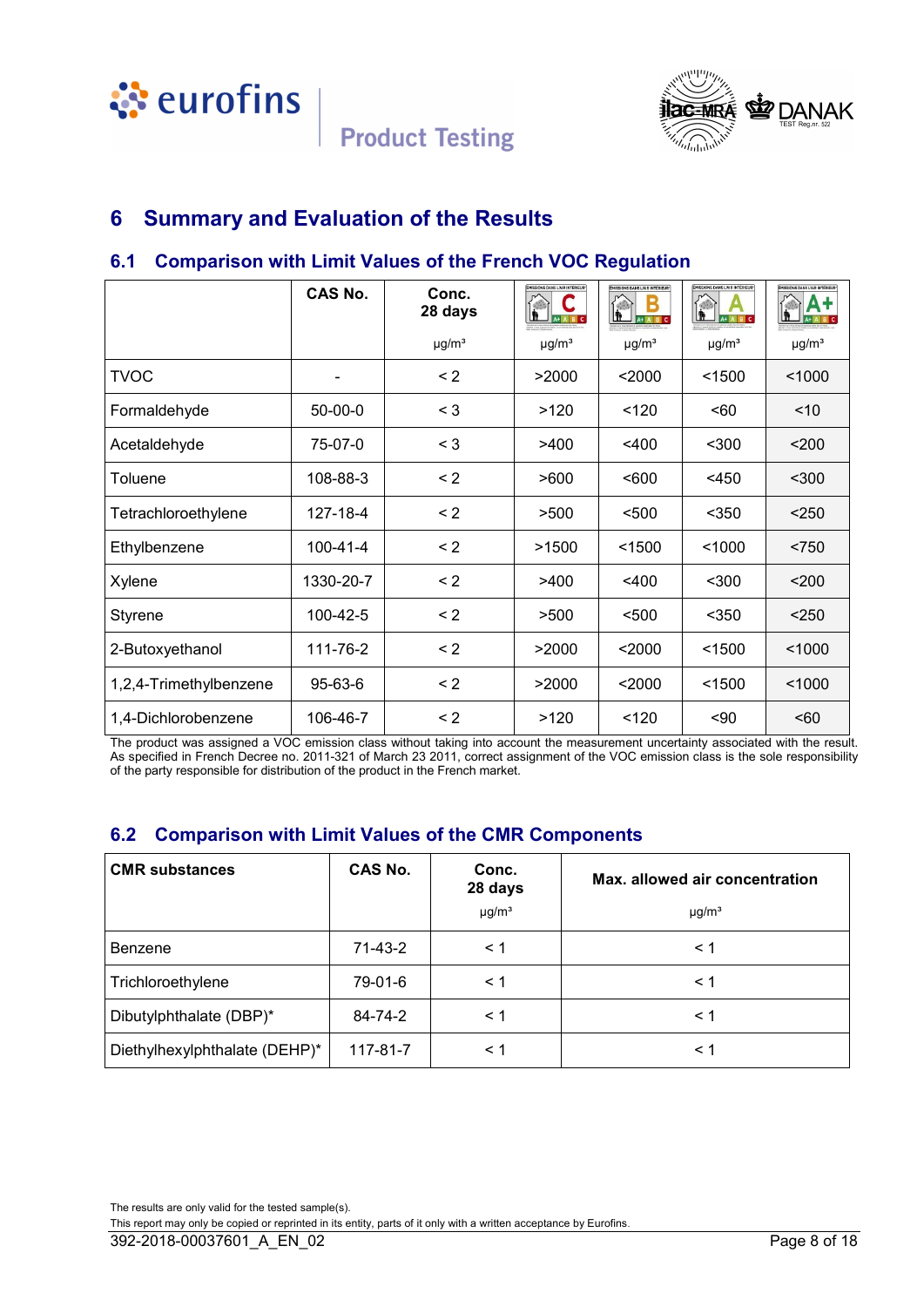<span id="page-8-0"></span>



# **6.3 Comparison with VOC Limit Values of AgBB/ABG**

**Product Testing** 

| <b>Parameter</b>         | Test after 3 days                  |                                         | Test after 28 days                 |                                         |
|--------------------------|------------------------------------|-----------------------------------------|------------------------------------|-----------------------------------------|
|                          | Concentration<br>mg/m <sup>3</sup> | <b>Limit Value</b><br>mg/m <sup>3</sup> | Concentration<br>mg/m <sup>3</sup> | <b>Limit Value</b><br>mg/m <sup>3</sup> |
| <b>TVOC</b>              | 0.66                               | $\leq 10$                               | < 0.005                            | $≤ 1.0$                                 |
| <b>TSVOC</b>             | < 0.005                            |                                         | < 0.005                            | $\leq 0.1$                              |
| R-value (dimensionless)  | 1.6                                |                                         | $\Omega$                           | $\leq$ 1                                |
| <b>Sum without NIK</b>   | 0.041                              |                                         | < 0.005                            | $\leq 0.1$                              |
| Formaldehyde             | ٠                                  |                                         | < 0.003                            | $\leq 0.1$                              |
| <b>Total carcinogens</b> | < 0.001                            | $\leq 0.01$                             | < 0.001                            | $\leq 0.001$                            |

Compliance with the limits alone does not entitle to use the AgBB requirements in conjunction with approval by DIBt. This requires an application, site inspection, and approval. See www.eurofins.com/dibt-procedures.

## **6.4 Comparison with Limit Values of the Belgian Regulation**

| <b>Parameter</b>         | Test after 28 days                      |                                              |  |
|--------------------------|-----------------------------------------|----------------------------------------------|--|
|                          | Concentration<br>$\mu$ g/m <sup>3</sup> | <b>Limit Value</b><br>$\mu$ g/m <sup>3</sup> |  |
| <b>TVOC (EN 16516)</b>   | $\leq 5$                                | ≤ 1000                                       |  |
| <b>TSVOC</b>             | $\leq 5$                                | ≤ 100                                        |  |
| R-value (dimensionless)  | 0                                       | $\leq 1$                                     |  |
| <b>Total carcinogens</b> | < 1                                     | $\leq 1$                                     |  |
| <b>Toluene</b>           | $\leq 5$                                | ≤ 300                                        |  |
| Formaldehyde             | $\leq 3$                                | ≤ 100                                        |  |
| Acetaldehyde             | < 3                                     | ≤ 200                                        |  |

## **6.5 Comparison with BREEAM® NOR Limit Values**

| <b>Parameter</b>               | <b>Emission rate</b><br>$\mu$ g/(m <sup>2</sup> h)] | <b>Limit Value</b><br>$\mu$ g/(m <sup>2</sup> h)] |
|--------------------------------|-----------------------------------------------------|---------------------------------------------------|
| <b>TVOC (EN 16516) 28 days</b> | $\leq 3$                                            | ≤ 200                                             |
| <b>Total carcinogens</b>       | $\leq 1$                                            | $\leq 5$                                          |
| Formaldehyde 3 days            | $\leq$ 2                                            | $\leq 24$                                         |
| Formaldehyde 28 days           | $\leq$ 2                                            | $\leq 50$                                         |
| VOC content $(g/l)^*$          | < 1                                                 | < 30                                              |

# The results can be seen in report 392-2018-00043701\_XG\_EN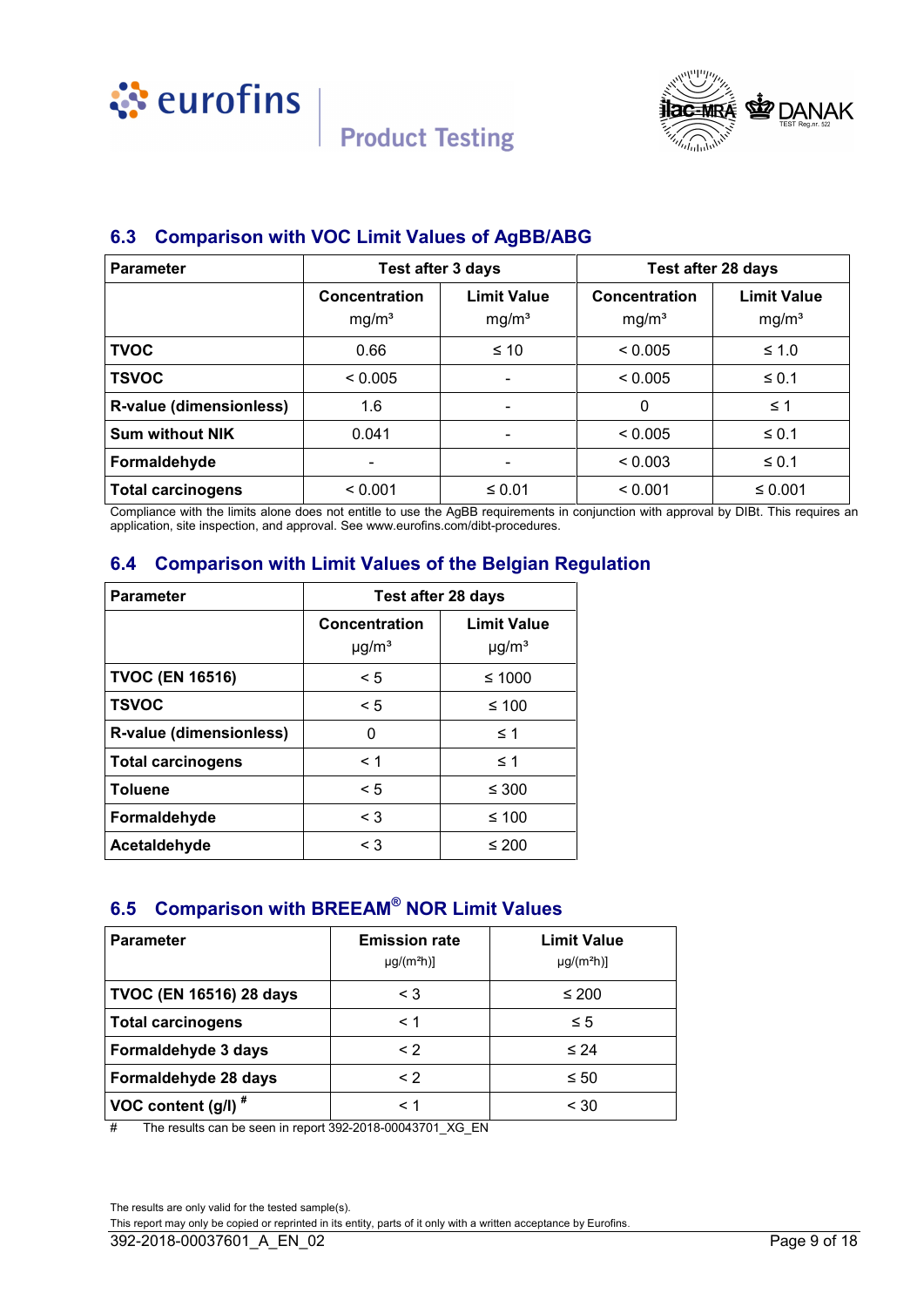<span id="page-9-0"></span>



## **6.6 Comparison with Limit Values of Indoor Air Comfort®**

|                                             | Test after 3 days                       |                                              | <b>Test after 28 days</b>               |                                              |
|---------------------------------------------|-----------------------------------------|----------------------------------------------|-----------------------------------------|----------------------------------------------|
|                                             | Concentration<br>$\mu$ g/m <sup>3</sup> | <b>Limit Value</b><br>$\mu$ g/m <sup>3</sup> | Concentration<br>$\mu$ g/m <sup>3</sup> | <b>Limit Value</b><br>$\mu$ g/m <sup>3</sup> |
| <b>TVOC (EN 16516)</b>                      | 87                                      | ≤ 10000                                      | < 5                                     | ≤ 1000                                       |
| <b>TSVOC</b>                                | < 5                                     |                                              | < 5                                     | ≤ 100                                        |
| R <sub>D</sub> -value (NIK) (dimensionless) | 1.6                                     |                                              | $\mathbf{0}$                            | ≤ 1                                          |
| R <sub>B</sub> -value (LCI) (dimensionless) | 0.30                                    |                                              | $\mathbf 0$                             | $\leq 1$                                     |
| <b>TVOC without NIK or LCI</b>              | 41                                      |                                              | < 5                                     | ≤ 100                                        |
| <b>Total carcinogens</b>                    | $\leq 1$                                | $\leq 10$                                    |                                         |                                              |
| Any individual carcinogens                  |                                         |                                              | < 1                                     | $\leq 1$                                     |
| <b>CMR substances</b>                       | ۰                                       |                                              | < 1                                     | $\leq 1$                                     |
| Formaldehyde                                | $\leq 3$                                |                                              | $\leq 3$                                | $\leq 60$                                    |
| Acetaldehyde                                | $\leq 3$                                |                                              | $\leq 3$                                | $≤ 200$                                      |
| French A+/A                                 |                                         |                                              | Complies                                |                                              |

Compliance with the limits alone does not entitle to use the Indoor Air Comfort label. This requires an application, site inspection, and approval. See www.eurofins.com/iac-procedures.

## **6.7 Comparison with Limit Values of Indoor Air Comfort Gold®**

|                                             | <b>Test after 3 days</b> |                          | Test after 28 days     |                        |
|---------------------------------------------|--------------------------|--------------------------|------------------------|------------------------|
|                                             | Concentration            | <b>Limit Value</b>       | Concentration          | <b>Limit Value</b>     |
|                                             | $\mu$ g/m <sup>3</sup>   | $\mu$ g/m <sup>3</sup>   | $\mu$ g/m <sup>3</sup> | $\mu$ g/m <sup>3</sup> |
| <b>TVOC (EN 16516)</b>                      | 87                       | $≤ 1000$                 | < 5                    | ≤ 100                  |
| <b>TSVOC</b>                                | < 5                      |                          | < 1                    | $\leq 50$              |
| R <sub>D</sub> -value (NIK) (dimensionless) | 1.6                      |                          | 0                      | $\leq 1$               |
| $R_B$ -value (LCI) (dimensionless)          | 0.30                     |                          | $\Omega$               | $\leq$ 1               |
| <b>TVOC without NIK or LCI</b>              | 41                       | $\overline{\phantom{a}}$ | < 5                    | $\leq 50$              |
| <b>Total carcinogens</b>                    | $\leq 1$                 | $\leq 10$                |                        |                        |
| Any individual carcinogens                  | ٠                        |                          | $\leq 1$               | $\leq$ 1               |
| <b>CMR substances</b>                       |                          |                          | $\leq 1$               | $\leq 1$               |
| Formaldehyde                                | $\leq 3$                 | $\leq 50$                | $\leq 3$               | ≤ 10                   |
| Acetaldehyde                                | $\leq 3$                 | $\leq 50$                | $<$ 3                  | $\leq 50$              |
| French A+                                   | ۰                        | ۰                        | Complies               |                        |

Compliance with the limits alone does not entitle to use the Indoor Air Comfort GOLD label. This requires an application, site inspection, and approval. See www.eurofins.com/iac-procedures.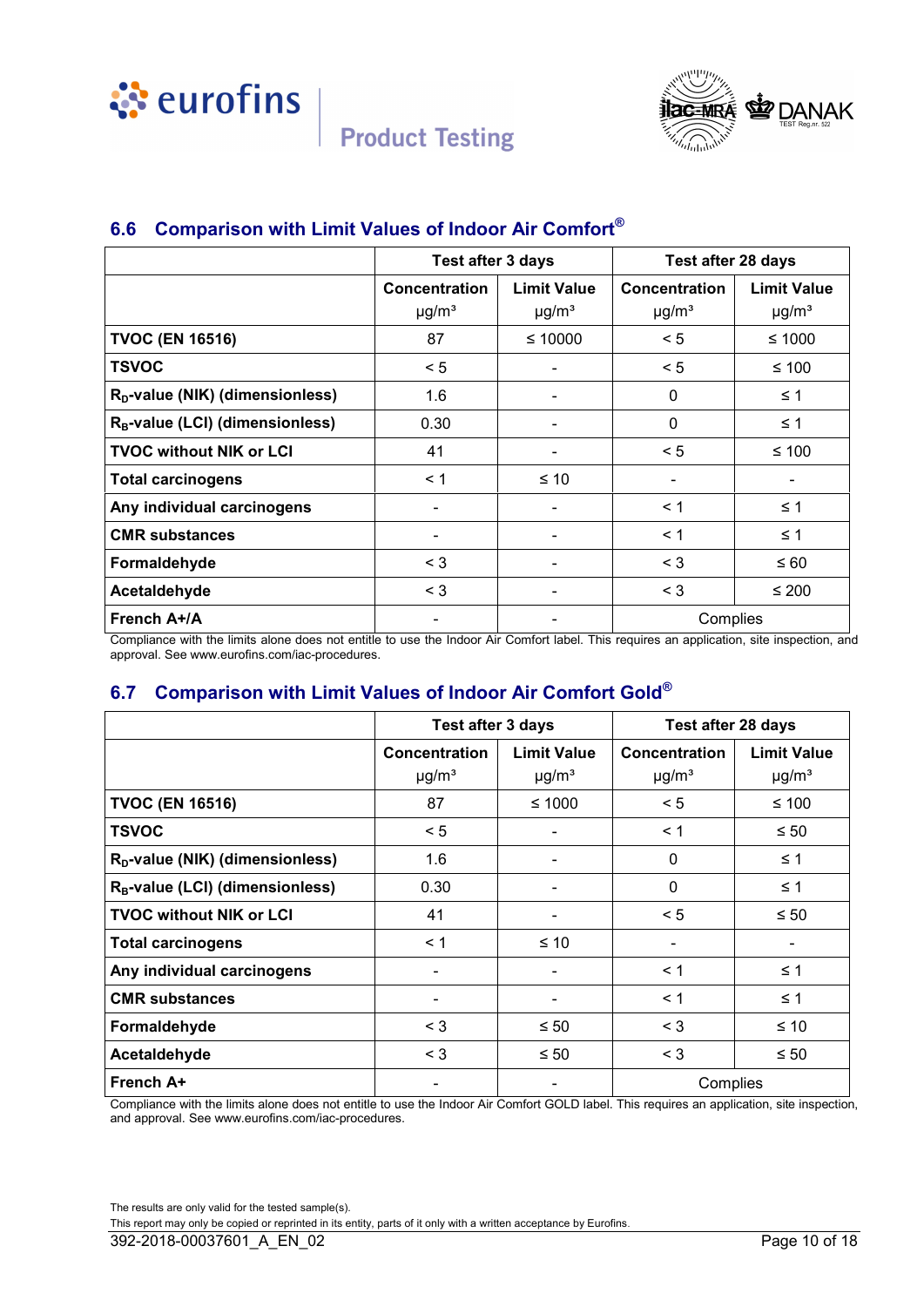<span id="page-10-0"></span>



## **6.8 Comparison with Limit Values of LEED v4**

|                                                              | <b>Result</b> | <b>Not Compliant</b> | Compliant |  |
|--------------------------------------------------------------|---------------|----------------------|-----------|--|
| ∣ Indoor Air Comfort GOLD®                                   | Pass          | Fail                 | Pass      |  |
| VOC content "                                                | Pass          | Fail                 | Pass      |  |
| The results can be seen in report 202.2018.00012701. VC. ENI |               |                      |           |  |

The results can be seen in report 392-2018-00043701\_XG\_EN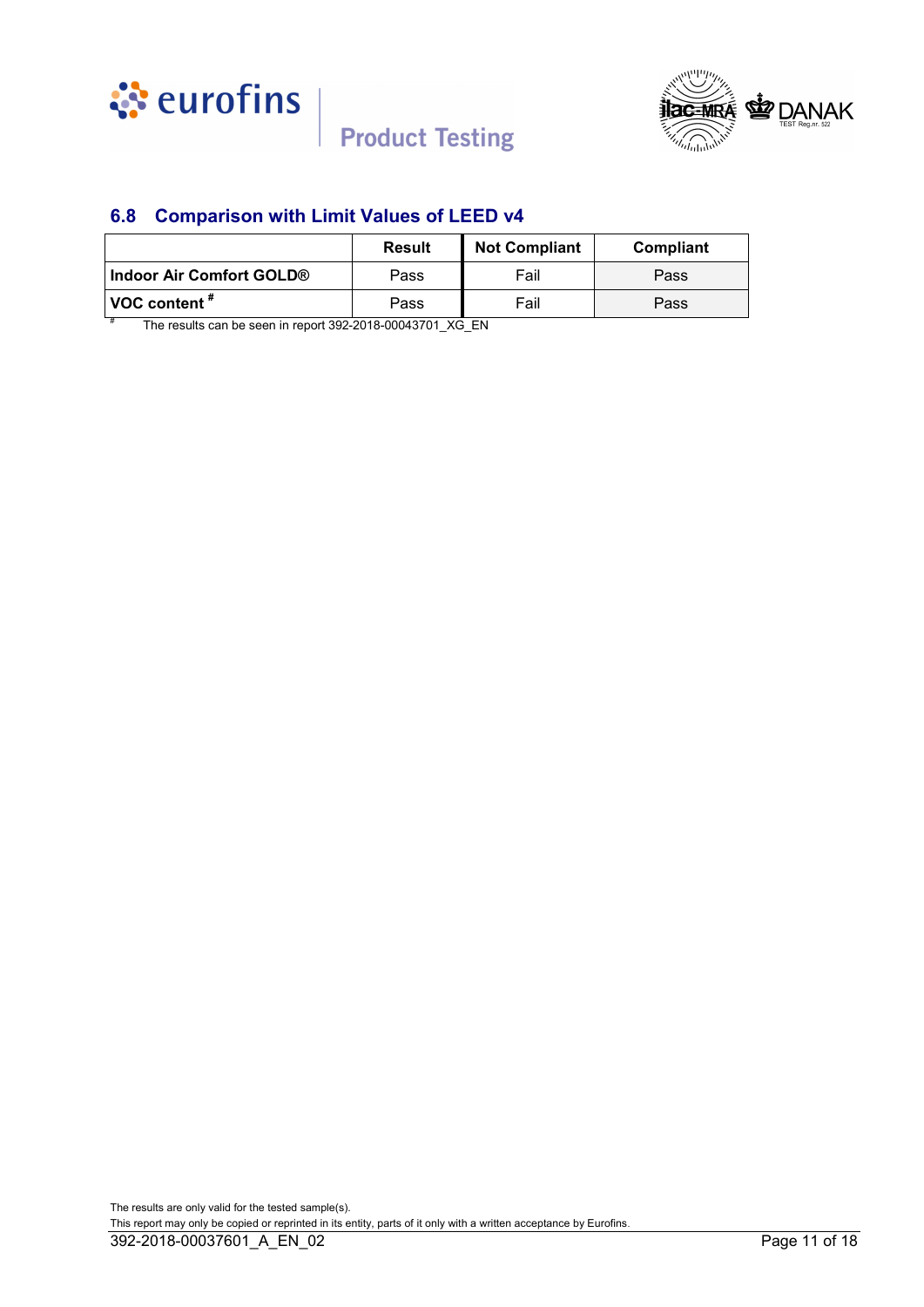<span id="page-11-0"></span>



# **7 Appendices**

## **7.1 Chromatogram of VOC Emissions after 3 Days**



## **7.2 Chromatogram of VOC Emissions after 28 Days**



Please consider the different scales.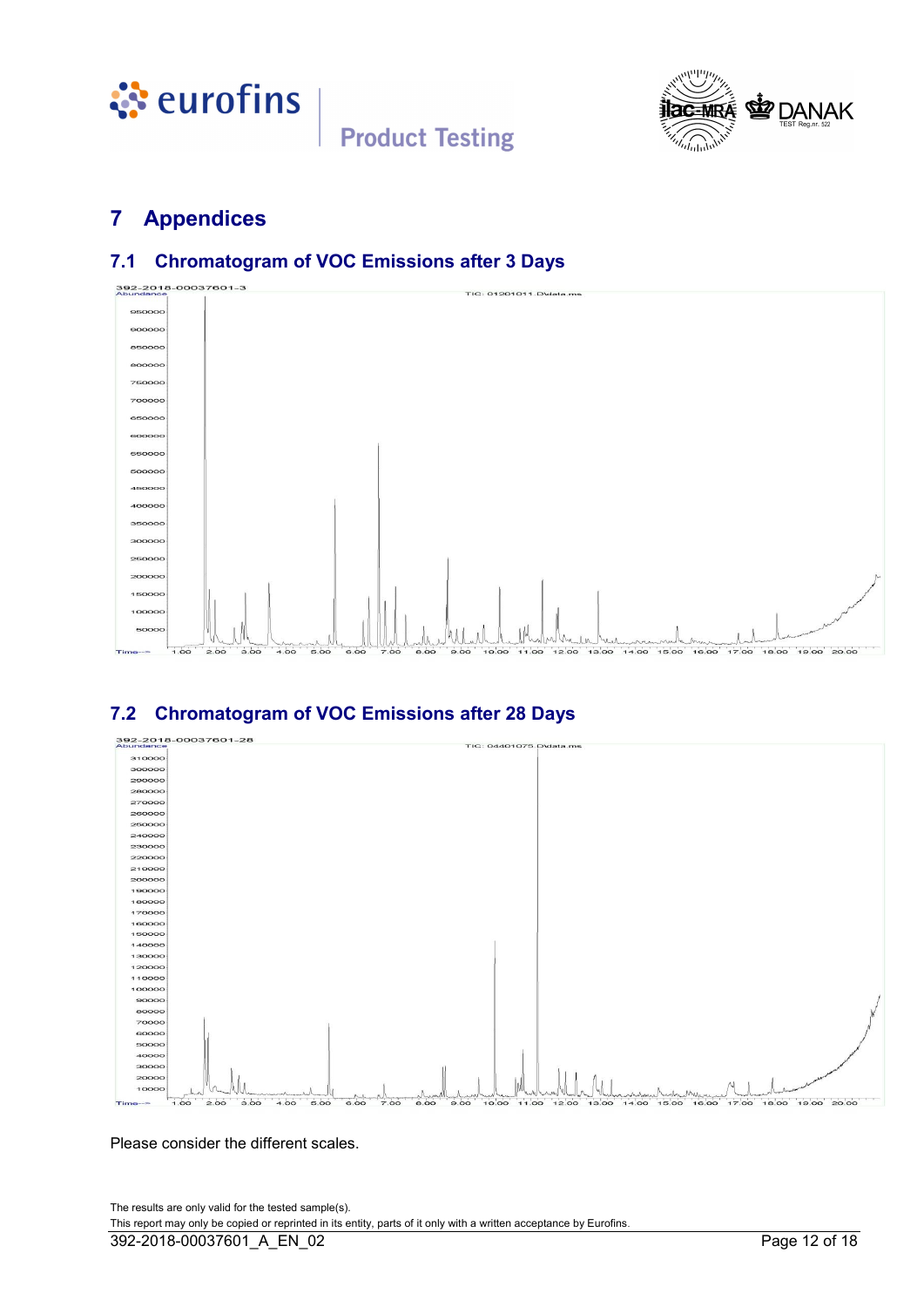<span id="page-12-0"></span>



## **7.3 Sampling Report**

# े eurofins

| Name of applicant:<br>(name, company,<br>phone):                                                                                                                                                   | <b>IEDISA</b><br>+34 955 292068                                                                                                         | Producer<br>(if different from<br>company's name at place<br>of sampling):                               |                                                                                                     |
|----------------------------------------------------------------------------------------------------------------------------------------------------------------------------------------------------|-----------------------------------------------------------------------------------------------------------------------------------------|----------------------------------------------------------------------------------------------------------|-----------------------------------------------------------------------------------------------------|
| <b>Production plant,</b><br>where sampling<br>takes place                                                                                                                                          | EL VISO DEL ALCOR.<br>SEVILLA (SPAIN)                                                                                                   | Sampler <sup>*</sup><br>(Please mark):                                                                   |                                                                                                     |
|                                                                                                                                                                                                    |                                                                                                                                         | (name, company, phone):                                                                                  |                                                                                                     |
| Name of the product:                                                                                                                                                                               | Grafolean Premium RAL<br>1028                                                                                                           | Type of product                                                                                          | ARCHITECTURAL PAINT                                                                                 |
| Model / Program /<br>Series:                                                                                                                                                                       |                                                                                                                                         | Batch N°:                                                                                                | 2823                                                                                                |
| <b>Article N°:</b>                                                                                                                                                                                 |                                                                                                                                         | Date of batch<br>production:                                                                             | 22/12/2018                                                                                          |
| Sample was taken<br>from                                                                                                                                                                           | ongoing production<br>$\times$ stocks<br>retained sample                                                                                | Date of sampling:<br><b>Time of sampling:</b>                                                            | 18/01/2018<br>10:00                                                                                 |
| Where had the<br>product been<br>stored prior to<br>sampling?                                                                                                                                      | production<br>store<br>miscellaneous                                                                                                    | How had the product<br>been stored prior to<br>sampling?                                                 | open<br>in the stack<br>×<br>wrapped up                                                             |
| Place of storage:                                                                                                                                                                                  | Ware store of the factory                                                                                                               | Packing material:                                                                                        | bucket                                                                                              |
| Specifics (possible negative influences by air<br>contamination where sample was taken, by petrol<br>emissions, by solvent emissions from production;<br>any other uncertainties, questions, etc). |                                                                                                                                         | None                                                                                                     |                                                                                                     |
| exposed in the emission test):                                                                                                                                                                     |                                                                                                                                         | Cut edges (identification of cut edges when present and identification of new surfaces and surface to be |                                                                                                     |
| Confirmation                                                                                                                                                                                       | packed personally in accordance with the instructions for the taking of samples.<br>most VOC content and the highest VOC emission rate. | Herewith the signer confirms the correctness of the data given above. The sample was selected, drawn and | Graphenstone certifies that the product GrafClean Premium colour RAL 1028 is the color that has the |
| Date: 24/01/208                                                                                                                                                                                    |                                                                                                                                         | 7000                                                                                                     |                                                                                                     |

The results are only valid for the tested sample(s).

This report may only be copied or reprinted in its entity, parts of it only with a written acceptance by Eurofins.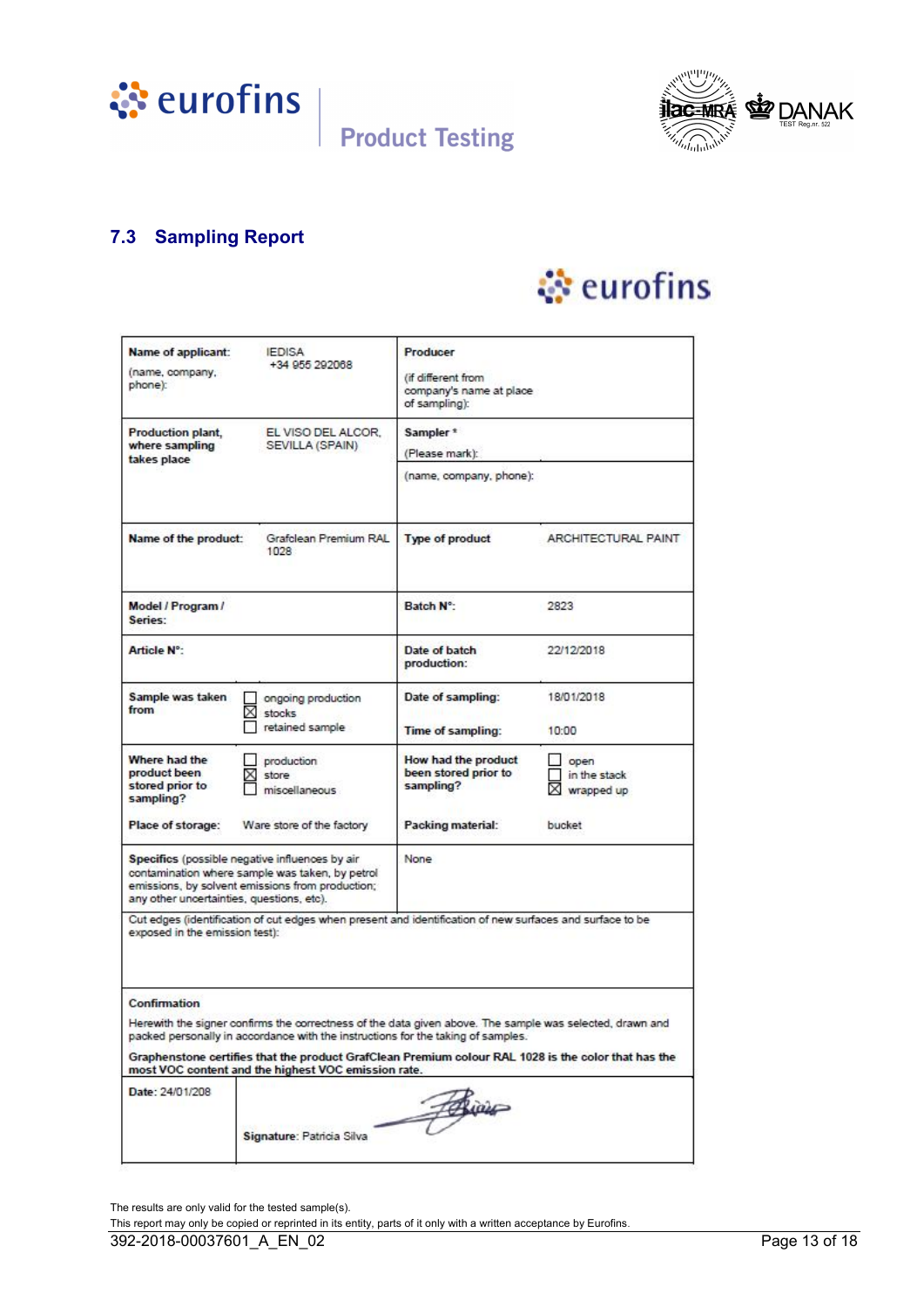<span id="page-13-0"></span>



## **7.4 How to Understand the Results**

### **7.4.1 Acronyms Used in the Report**

- < Means less than
- > Means bigger than
- \* Not a part of our accreditation
- ¤ Please see section regarding uncertainty in the Appendices.
- § Deviation from method. Please see deviation section
- a The method is not optimal for very volatile compounds. For these substances smaller results and a higher measurement uncertainty cannot be ruled out.
- b The component originates from the wooden panels and is thus removed.
- c The results have been corrected by the emission from wooden panels.
- d Very polar organic compounds are not suitable for reliable quantification using tenax TA adsorbent and HP-5 GC column. A high degree of uncertainty must be expected.
- e The component may be overestimated due to contribution from the system
- SER Specific Emission Rate.

## **7.4.2 Explanation of ID Category**

#### **Categories of Identity:**

1: Identified and specifically calibrated

2: Identified by comparison with a mass spectrum obtained from library and supported by other information. Calibrated as toluene equivalent.

- 3: Identified by comparison with a mass spectrum obtained from a library. Calibrated as toluene equivalent.
- 4: Not identified, calibrated as toluene equivalent.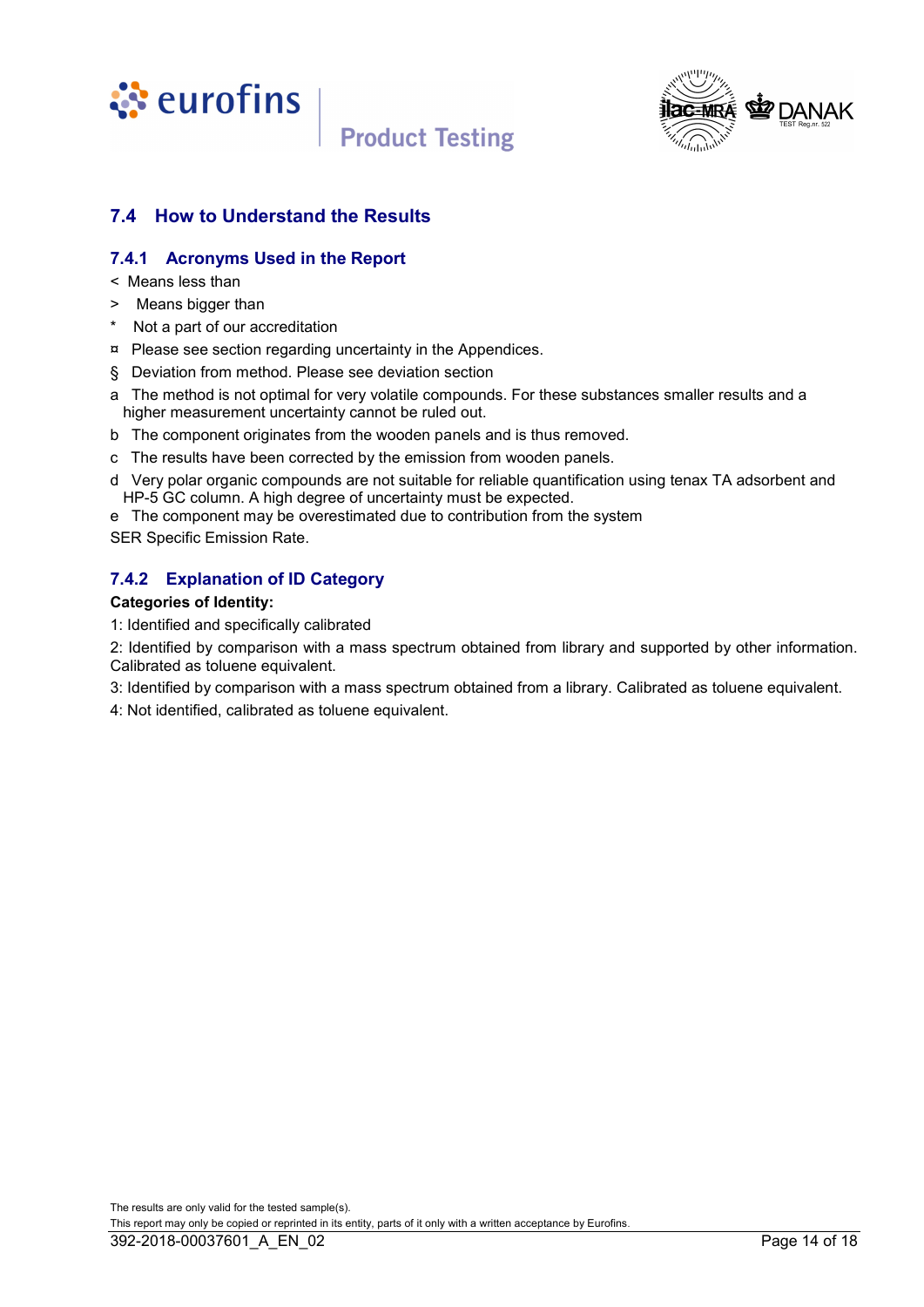<span id="page-14-0"></span>





## **7.5 Applied LCI and NIK Values**

#### **7.5.1 LCI/NIK Values for Compounds found after 3 Day Measurements**

| Compound                            | <b>CAS No.</b> | <b>AgBB 2015 NIK</b><br>[µg/m <sup>3</sup> ] | <b>Belgian NIK</b><br>$\lceil \mu q/m^3 \rceil$ |
|-------------------------------------|----------------|----------------------------------------------|-------------------------------------------------|
| Acetic acid *                       | 64-19-7        | 1250                                         | 1200                                            |
| Ethylene glycol *                   | $107 - 21 - 1$ | 260                                          | 3400                                            |
| 1,2-Propandiol (Propylene glycol) * | $57 - 55 - 6$  | 2500                                         | 2100                                            |
| m/p-Xylene *                        | 179601-23-1    | 500                                          | 500                                             |
| o-Xylene                            | $95 - 47 - 6$  | 500                                          | 500                                             |

### **7.5.2 LCI/NIK Values for Compounds found after 28 Day Measurements**

| Compound        | <b>CAS No.</b>           | <b>AgBB 2015 NIK</b><br>[ $\mu$ g/m <sup>3</sup> ] | <b>Belgian NIK</b><br>[ $\mu$ g/m <sup>3</sup> ] |
|-----------------|--------------------------|----------------------------------------------------|--------------------------------------------------|
| None determined | $\overline{\phantom{0}}$ | -                                                  | -                                                |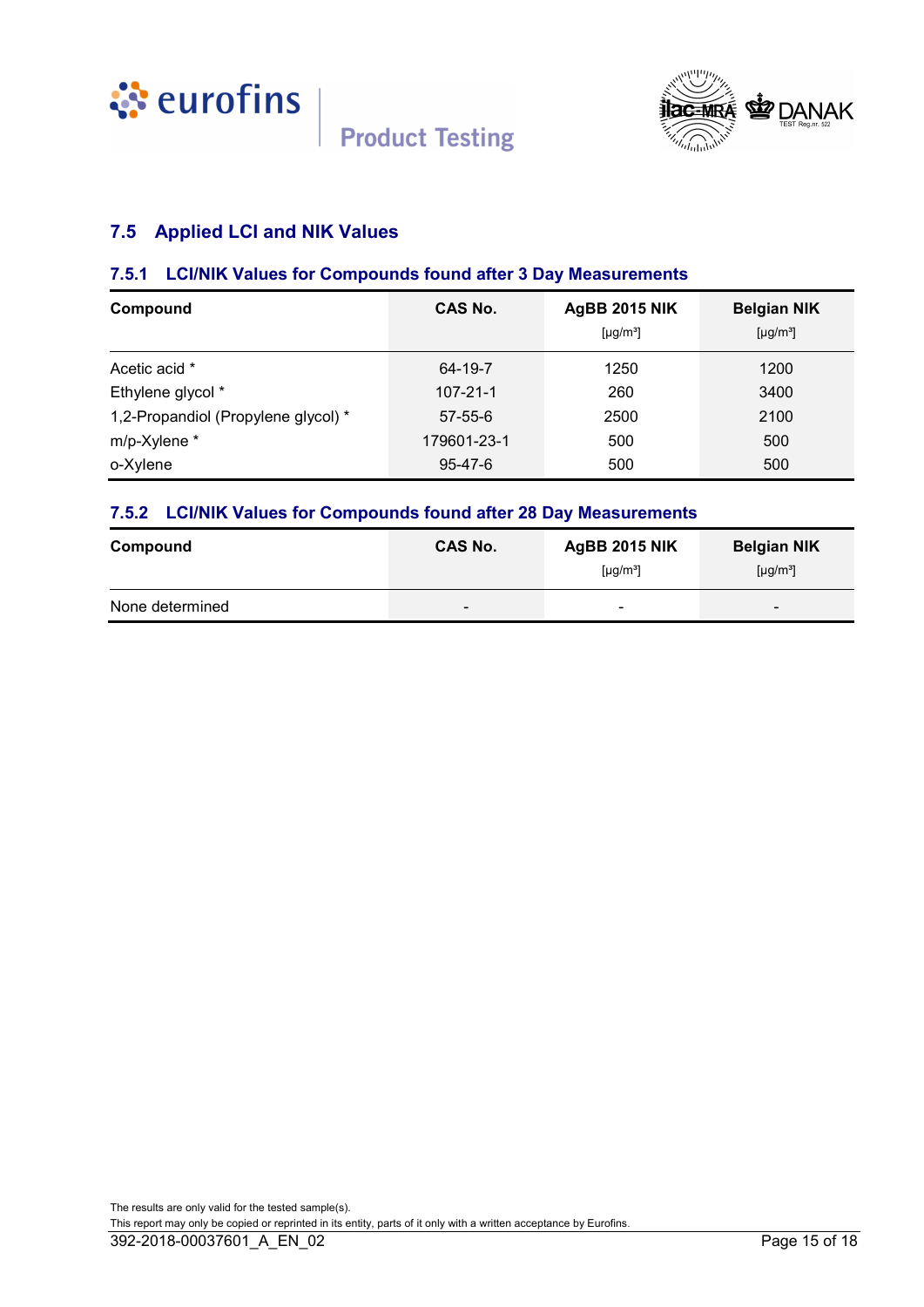<span id="page-15-0"></span>



## **7.6 Description of VOC Emission Test**

#### **7.6.1 Test Chamber**

The test chamber is made of stainless steel. A multi-step air clean-up is performed before loading the chamber, and a blank check of the empty chamber is performed.

The chamber operation parameters are as described in the test method section. (EN 16516, ISO 16000-9, internal method no.: 71M549811).

#### **7.6.2 Expression of the Test Results**

All test results are calculated as specific emission rate, and as extrapolated air concentration in the European Reference Room (EN 16516, AgBB, EMICODE, M1 and Indoor Air Comfort).

#### **7.6.3 Testing of Carcinogenic VOCs**

The emission of carcinogens (EU Categories C1A and C1B, as per European law) is tested by drawing sample air from the test chamber outlet through Tenax TA tubes after the specified duration of storage in the ventilated test chamber. Analysis is performed by ATD-GC/MS (automated thermal desorption coupled with gas chromatography and mass spectroscopy using 30 m HP-5 (slightly polar) column with 0.25 mm ID and 0.25 µm film, Agilent) (EN 16516, ISO 16000-6, internal methods no.: 71M549812 / 71M542808B).

All identified carcinogenic VOCs are listed; if a carcinogenic VOC is not listed then it has not been detected. Quantification is performed using the TIC signal and authentic response factors, or the relative response factors relative to toluene for the individual compounds.

This test only covers substances that can be adsorbed on Tenax TA and can be thermally desorbed. If other emissions occur, then these substances cannot be detected (or with limited reliability only).

### **7.6.4 Testing of VOC, SVOC and VVOC**

The emissions of volatile organic compounds are tested by drawing sample air from the test chamber outlet through Tenax TA tubes after the specified duration of storage in the ventilated test chamber. Analysis is performed by ATD-GC/MS using HP-5 column (30 m, 0.25mm ID, 0.25µm film) (EN 16516, ISO 16000-6, internal methods no.: 71M549812 / 71M542808B).

All single substances that are listed with a LCI/NIK value in the latest publications (hereafter referred to as target compounds) are identified if present. All other appearing VOCs are identified as far as possible. Quantification of target compounds is done using the TIC signal and authentic response factors, or the relative response factors relative to toluene. For certain compound groups, which differ significantly in chemistry from toluene, quantification is performed relative to a representative member of the group for more accurate and precise results. This can include quantification of for example glycols and acids. In addition to that, all results are also expressed in toluene equivalents. All non-target compounds, as well as all nonidentified substances, are quantified in toluene equivalents.

The results of the individual substances are calculated in three groups depending on their retention time when analyzing using a non-polar column (HP-1):

- Volatile Organic Compounds (VOC) are defined as: All substances eluting between and including n-hexane (n-C6) and n-hexadecane (n-C16)
- Semi-Volatile Organic Compounds (SVOC) are defined as: All substances eluting after
- n-hexadecane (n-C16) and before and including n-docosane (n-C22)
- Very Volatile Organic Compounds (VVOC) are defined as: All substances eluting before n-hexane (n-C6).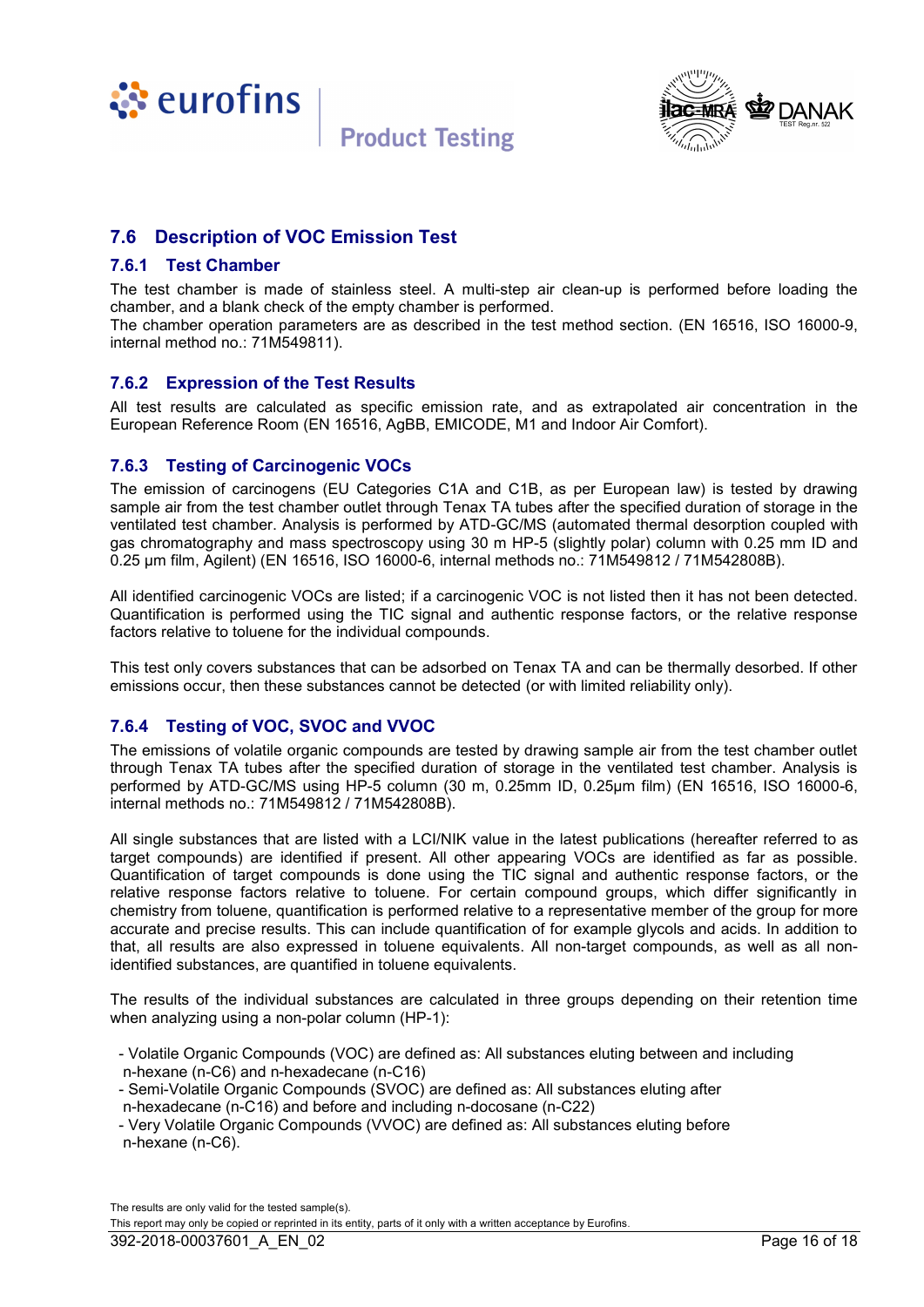



Total Volatile Organic Compounds (TVOC) is calculated by summation of all individual VOCs with a concentration ≥ 5 µg/m³. The TVOC can be expressed either in toluene equivalents as defined in EN 16516 and similar to ISO 16000-6, or as the sum of concentrations using specific or relative response factors. In the case of summation of concentrations using authentic or relative response factors, the toluene equivalent is applied to all non-target and non-identified VOCs before summing up. Compounds regarded as VOC in line with the above definition but elute before n-C6 or after n-C16 on the HP-5 column are treated as VOC, and are thus added to the TVOC.

Total Semi-Volatile Organic Compounds (TSVOC) is calculated by the summation of all individual SVOCs expressed in toluene equivalents with a concentration  $\geq 5$  µg/m<sup>3</sup>, as defined in EN 16516. VOCs that are regarded as VOC in line with the above definition, but elute after n-C16 in this test, are not added to the TSVOC.

Total Very Volatile Organic Compounds (TVVOC) is calculated by the summation of all individual VVOCs with a concentration  $\geq 5 \mu g/m^3$  and expressed in toluene equivalents. VOCs that are regarded as VOC in line with the above definition, but elute before n-C6 in this test, are not added to the TVVOC.

This test only covers substances which can be adsorbed on Tenax TA and can be thermally desorbed. If emissions of substances outside these specifications occur then these substances cannot be detected (or with limited reliability only).

#### **7.6.5 Calculation of R Values with LCI Lists**

The concentrations of detected compounds  $\geq 5$  µg/m<sup>3</sup> are divided by their respective LCI/NIK value (if defined in the given publication). The sum of the quotients gives the R value, which can be mathematically expressed:

$$
R = \sum_{i}^{n} \left( \bigvee_{i}^{c_i} \bigvee_{NIK_i} + ... + \bigvee_{i}^{c_n} \bigvee_{NIK_n} \right)
$$

This R value is calculated, depending on the purpose of this test, for the European LCI list, for the German LCI/NIK list  $(R_D)$ , and/or for the Belgian LCI list  $(R_B)$ .

All VOCs without published LCI/NIK value and concentration  $≥ 5 \mu q/m<sup>3</sup>$  are summed up as sum of VOCs without LCI/NIK if required by the standard or protocol.

#### **7.6.6 Testing of Aldehydes**

The presence of aldehydes is tested by drawing air samples from the test chamber outlet through DNPHcoated silicagel tubes after the specified duration of storage in the ventilated test chamber. Analysis is performed by solvent desorption and subsequently by HPLC and UV-/diode array detection.

The absence of formaldehyde and other aldehydes is stated if UV detector response at the specific wavelength is lacking at the specific retention time in the chromatogram. Otherwise it is checked whether the reporting limit is exceeded. In this case the identity is finally checked by comparing full scan sample UV spectra with full scan standard UV spectra.

### **7.6.7 Testing of Phthalates**

The presence of phthalates is tested by drawing air samples from the test chamber outlet through tube with XAD-II adsorbent after the specified duration of storage in the ventilated test chamber. Analysis is performed by solvent desorption and subsequently by GC/MS. Analysis of phthalates is not currently covered by the accreditation (Internal methods no.: 71M549812 / 71M546060).